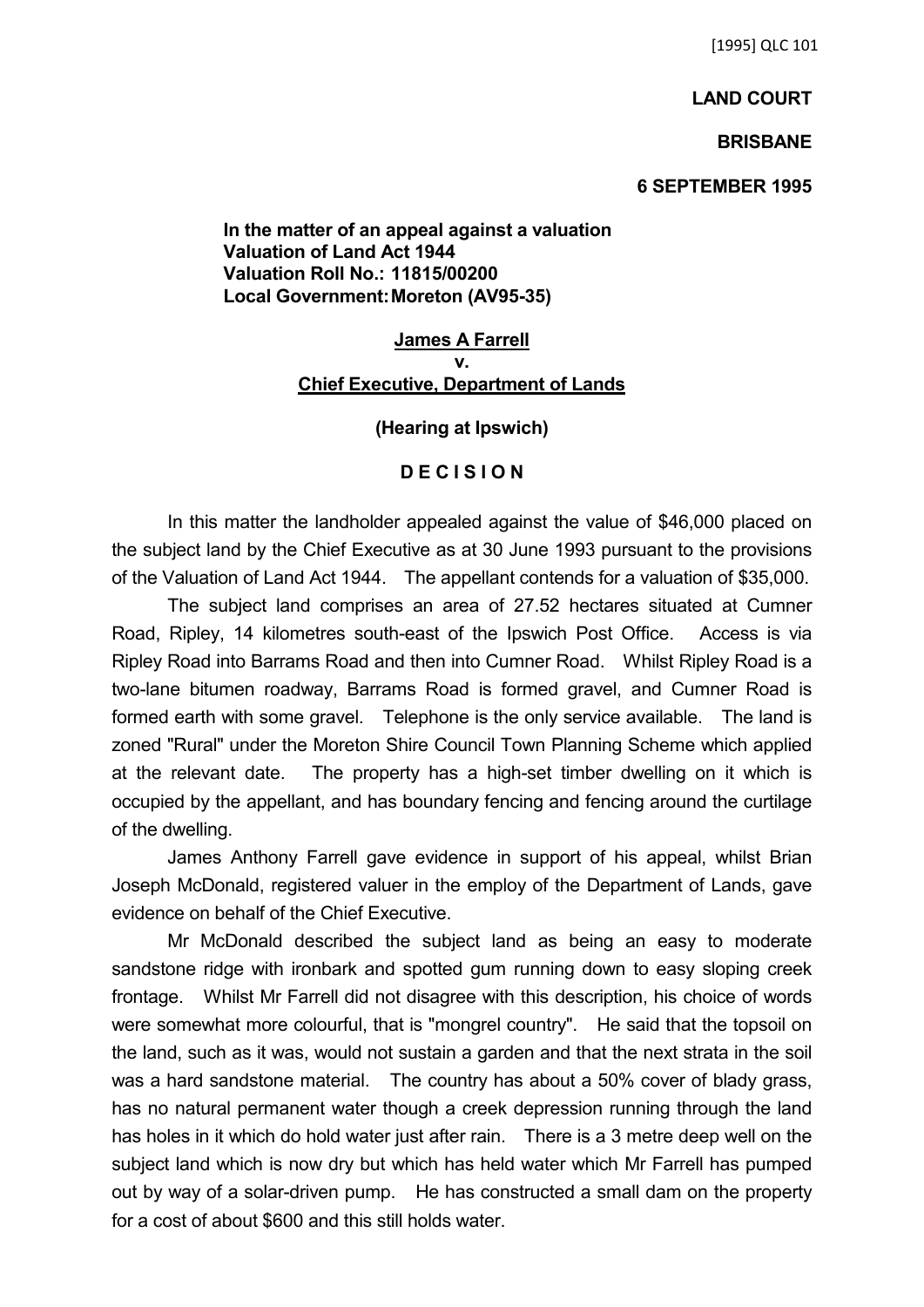The appellant's major contention is that the subject land ought to be treated as "farming" land pursuant to s.17 of the Valuation of Land Act. Section 17(1) of the Act provides:

"In making a valuation of the unimproved value of land exclusively used for purposes of a single dwelling house or for purposes of farming, any enhancement in that value for that the land has been subdivided by survey or has a potential use for industrial, subdivisional or any other purposes shall be disregarded irrespective of whether or not, in case of potential use as aforesaid, that potential use is lawful when the valuation is made."

Whilst "farming" means -

- "(a)the business or industry of grazing, dairying, pig farming, poultry farming, viticulture, orcharding, apiculture, horticulture, aquiculture, vegetable growing, the growing of crops of any kind, forestry; or
- (b)any other business or industry involving the cultivation of soils, the gathering in of crops or the rearing of livestock;

if the business or industry represents the dominant use of the land, and -

(c)has a significant and substantial commercial purpose or character; and

(d)is engaged in for the purpose of profit on a continuous or repetitive basis."

In support of his submission that the definition of "farming" would apply, Mr Farrell gave evidence that the bulk of the subject land was leased out on a continuous basis to a family who carry out grazing activities on the land together with grazing on other lands which they own or lease. The lease income to Mr Farrell amounts, at the moment, to \$1,040 per annum which he acknowledges is small, however, in view of the fact that he is a pensioner with only minimal supplementary income from part-time work, this ought to be taken into account in assessing the application of s.17 in his view. Mr Farrell put the view that the carrying capacity of the subject land would be about one beast to 4 acres if the blady grass were replaced by better pasture species, whilst Mr McDonald expressed the view that a carrying capacity of one to 8 acres would be a better assessment. According to Mr McDonald over grazing would result in erosion of the land. Whilst I would lean towards the view expressed by Mr McDonald, given the description of the country, I need not determine the issue of carrying capacity as it seems to be quite clear on the evidence that the activities on the subject land, even when treated in association with other lands, do not amount to a "business" which would satisfy the provisions of s.17. Mr Farrell was unable to produce details of income generated by his lessees who he described as "casual sort of farmers" who were not carrying on farming in a businesslike manner, but could have a business if "they got down to it". Even if I were to adopt Mr Farrell's estimate of carrying capacity i.e. 16-18 head, it is quite clear that without evidence that such stock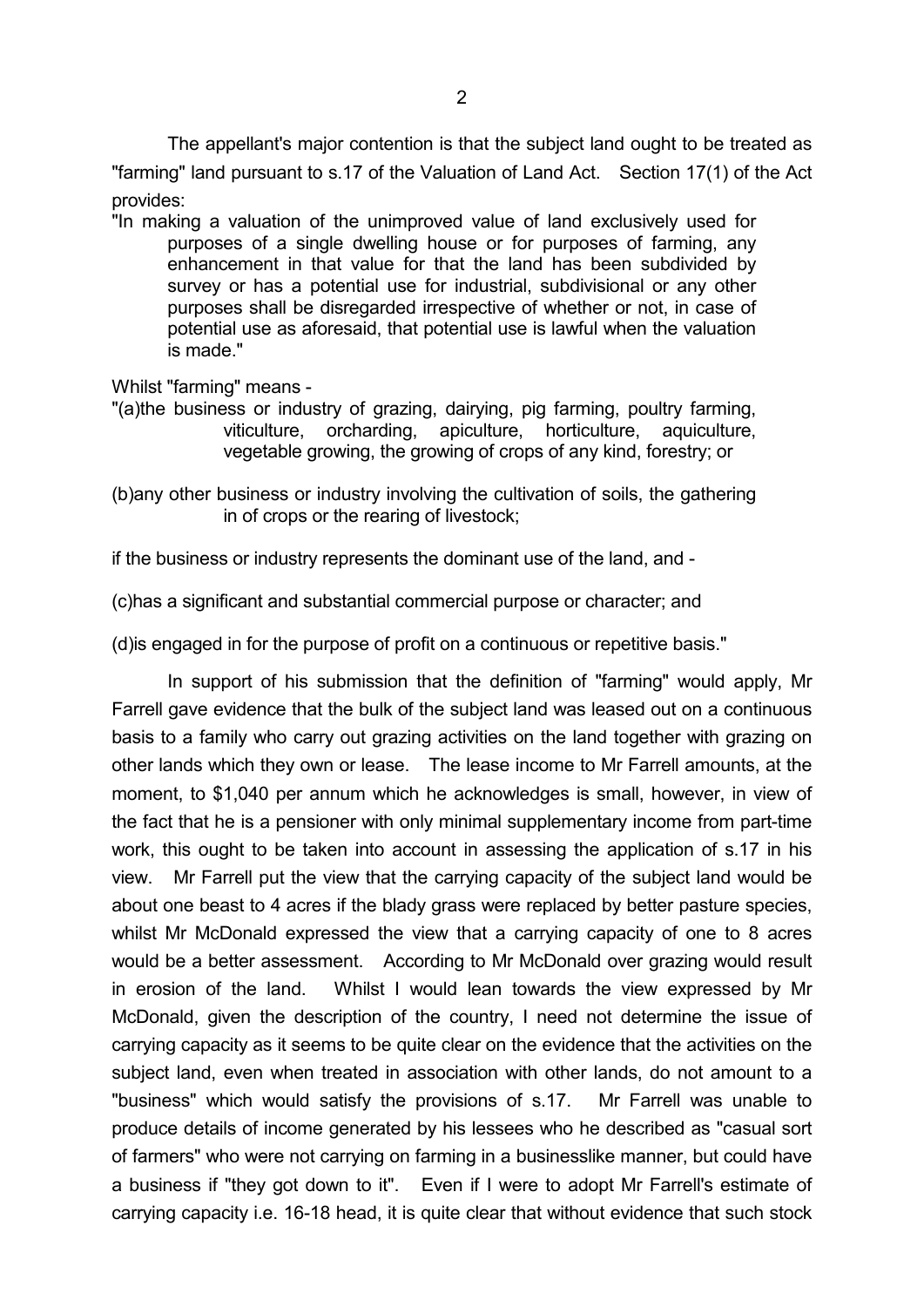were of a type and value that contributed to a business which "has a significant and substantial commercial purpose or character", the use would not satisfy the requirements of s.17.

More importantly, I find that the use of the land for grazing purposes does not represent the "dominant" use of the land which is clearly residential. Essentially, the land provides a place of residence for Mr Farrell, with the income from the lease and the use associated with that lease being supplementary uses. Mr McDonald valued the land as having a highest and best use of "large rural homesite" and I would adopt this for the purpose of valuing the subject land. I turn now to the question of the value that ought to apply to the subject land having regard to the use so determined.

Mr Farrell purchased the subject land as part of a tender process, following which he was successful in tendering a figure of \$48,000 in April 1992. He had investigated the market in the Ripley area and in other areas and had tendered for a number of parcels in the Ripley area, succeeding in acquiring the subject land. At the time of purchase legal access was available to the land, however, this was not constructed and in about November 1992 Mr Farrell arranged for construction of part of Cumner Road to provide vehicular access onto his land. He argues that the value applying to the subject land ought to make allowance for his expenditure. As the law currently stands, I am unable to accept this. The process of determining unimproved value requires that all improvements made on the subject land be excluded from consideration but that the land be valued situated in its environment together with the amenities and facilities which surround it. In the instant case this would include the road constructed at Mr Farrell's expense. Whilst on first blush this may appear to be unreasonable, it would be the case in a subdivision where roads were constructed and services provided that the cost of supplying these, or at least the value which they added to any parcel of land in that subdivision, would feature in the price which would need to be paid for such land. In Mr Farrell's case he purchased land which did not have a road constructed along its boundary, nor did it have electricity, water and other services and the price paid for it would reflect these matters. Similarly, the unimproved value would reflect the absence of services. What I have attempted to explain in, hopefully, straightforward language, is a summary of a principle expressed by the Privy Council in Tetzner v. Colonial Sugar Refining Co (1958) AC 50.

No basic properties indicating value were supplied by Mr Farrell. His evidence did make mention of the fact that when the subject land was held in aggregation with other parcels, the value which applied to it was \$49,000. He suggested that a proportion of that value would indicate that the increase in value over time applying to the subject land was extraordinarily high. Evidence from Mr McDonald, however, was to the effect that the aggregated parcel, of which the subject had been part, was sufficiently large and was put to a use which attracted the protective provisions of s.17